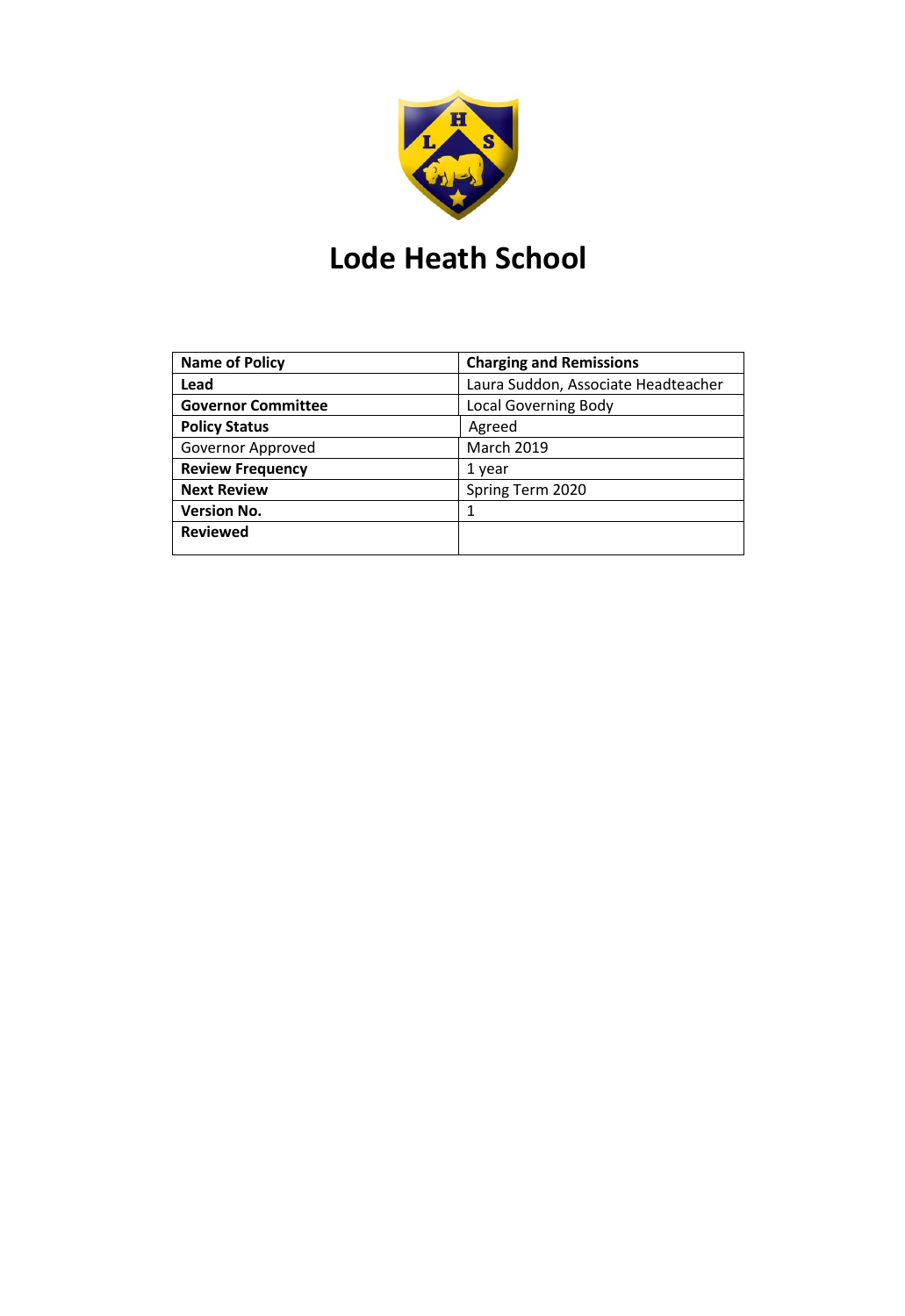## **Charging and Remissions Policy**

All charges made by the school must meet the requirements of the Education Reform Act (1996). The Governors endorse the guiding principles within the Act, in particular that no child should have its access to the curriculum limited by charges.

## **AIMS:**

To ensure that a broad programme of trips and activities is accessible to as many pupils as possible and to establish a fair and coherent system of charges and remissions.

The school will levy charges for:

1. Any materials, books, instruments or equipment where the pupil's parent wishes him/her to own them.

- 2. Music and vocal tuition, in limited circumstances (see below)
- 3. Examination fees
- 4. Breakages and vandalism
- 5. Voluntary contributions
- 6. Optional income including trips and visits.

## **1. Equipment and Resources**

- Parents will be expected to provide all articles and equipment which are part of the basic school uniform list, physical education kit and general equipment lists.
- The school will provide protective clothing such as safety goggles.
- Parents can rent the use of a locker for their child in year 7 for the five years of school. This is a one-off non-refundable charge. If the locker key is returned a payment of £1.00 for the key will be made. (previously stated this was an annual cost)
- If pupils lose books or equipment issued to them, parents/guardians will be expected to pay for a replacement.
- In practical subjects parents will be asked for the full or partial costs of materials or ingredients. Parents may be asked to supply ingredients for lessons where it is not practicable for the school to do so and so should be made aware of the limitations to their child's experience if they do not do so.

#### **2. Music Tuition**

Charges will be made for teaching either an individual pupil or small groups of pupils to play a musical instrument or sing at KS3. Prices will be set per term and paid directly to Solihull Music Service. For those with children taking Music as a GCSE option, you will be asked to contribute 50% of the costs for peripatetic tuition during KS4. (This was previously paid to school and we then paid the music service)

#### **3. Examination Fees**

No pupil undertaking a course of study for a public examination will be required to pay an entrance fee for such examinations. Standard letters are sent to the parents of any pupil who fails to attend an external examination without appropriate medical evidence of illness or incapacity and parents may be asked to reimburse any expenses incurred. However, if a pupil elects to re-sit a public examination or have an examination component remarked/ reviewed then parents will be asked to pay any costs incurred.

#### **4. Breakages and Vandalism**

In a case of wanton vandalism or foolishness resulting in damage to property or equipment the school reserves the right to invoice the parent/guardians to recover partial or full cost of such an expense as incurred.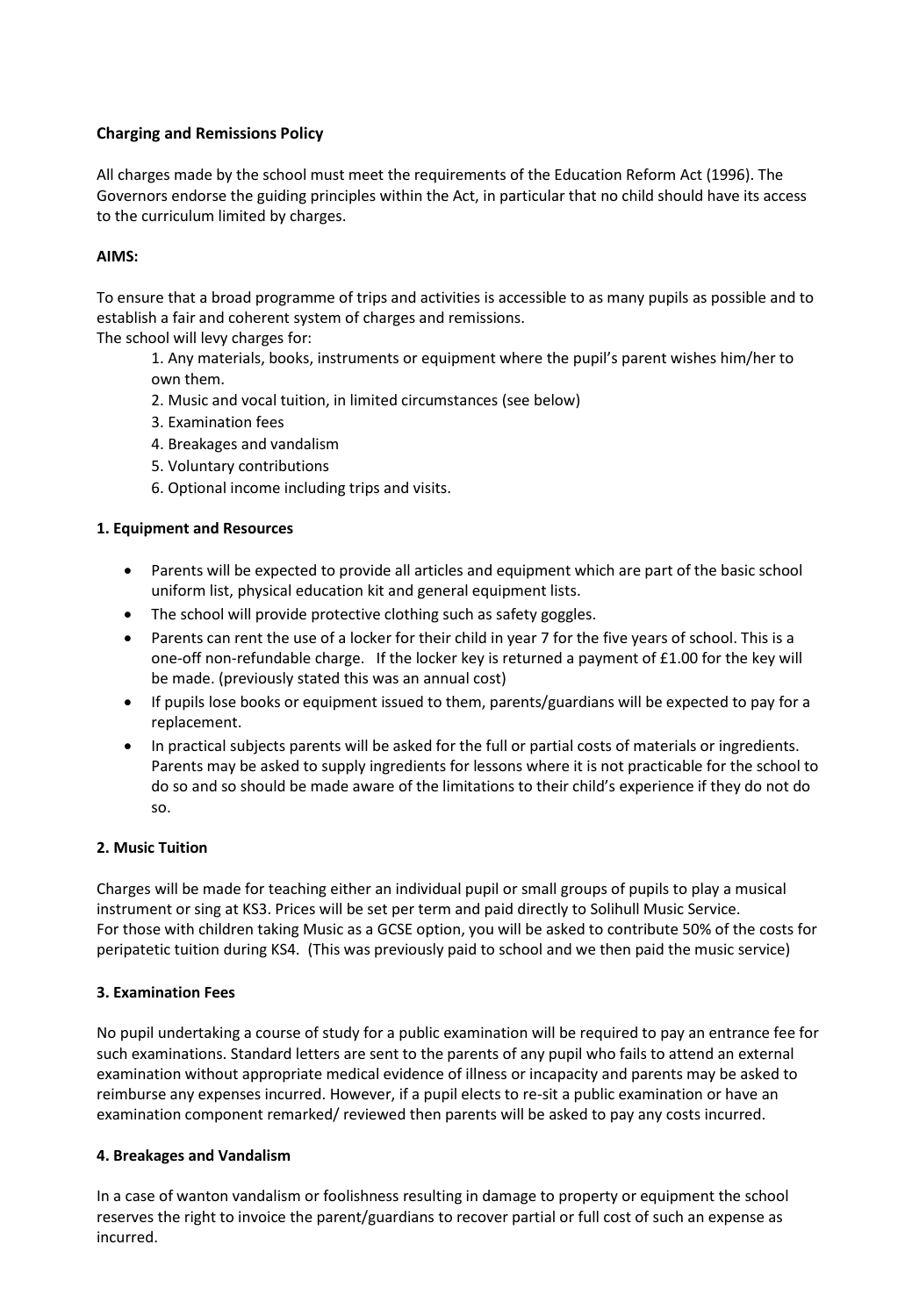## **5. Voluntary Contributions – School Fund**

The school also asks that parents/ carers make a voluntary contribution annually towards the schools School Fund. These are additional funds collected and used for the specific projects that the pupils themselves via the School Council agree upon. School fund is not used to pay for materials used for the education of pupils but may be used to buy equipment to enhance the pupils experience whilst at school. Parents are asked to make voluntary contributions usually at the beginning of each Academic Year. Separate letters indicating a suggested contribution per family are issued to all parents.

## **6. Optional Extras**

Charges may be made for some activities known as 'optional extras' where an 'optional' is being provided charges can be made for providing materials, books instruments or equipment.

Optional Extras are educational opportunities provided that are not:

a) Part of the national curriculum

b) Part of a syllabus for a prescribed public examination, or

c) Part of religious education

Examination entry fees if registered pupil has not been prepared for the examination at the school. Trips, visits and activities not an essential part of either national curriculum or part of the public examination syllabus being followed.

## **Trips and Visits**

School activities are arranged with a view of extending the breadth of experience for all our pupils. Trips, visits and activities are organised to complement the curriculum. Participation in any optional extra activity will be on a basis of parental choice and willingness to meet the charges. Parental agreement is therefore a necessary pre-requisite for the provision of an optional extra where charges will be made.

Charges will include:

- Board and lodging at actual cost (if applicable)
- Transport costs
- Materials and equipment
- Insurance
- Admissions/entrance fees
- Other costs which will be detailed in advance

#### **Remission**

When the school informs parents about a forthcoming visit, then parents who are in receipt of any of the following benefits may be exempt from paying the cost of board and lodging only on residential visits, if the trip ultimately forms part of a subject specific exam assessment. This relates to those children for whom we receive 'Pupil Premium' 'Looked after Children' and/ or 'English as an Additional Language' funding. When a visit or activity is integral to the curriculum and such exemptions apply, details will be provided to parents on the letters provided. Parents in receipt of support payments may be invited to make a voluntary contribution

All payments for trips visits and activities must be paid in full as per the schedule provided by the school.

#### **Refunds**

All trips, events and visits will require an initial deposit to secure a place on the trip. Parents should refer to the Parent School Behaviour contract before consenting for their child to take part in any trip as initial deposits are **non-refundable**. The school reserves the right to refuse permission for any child to attend a residential trip or take part in a day visit for disciplinary reasons.